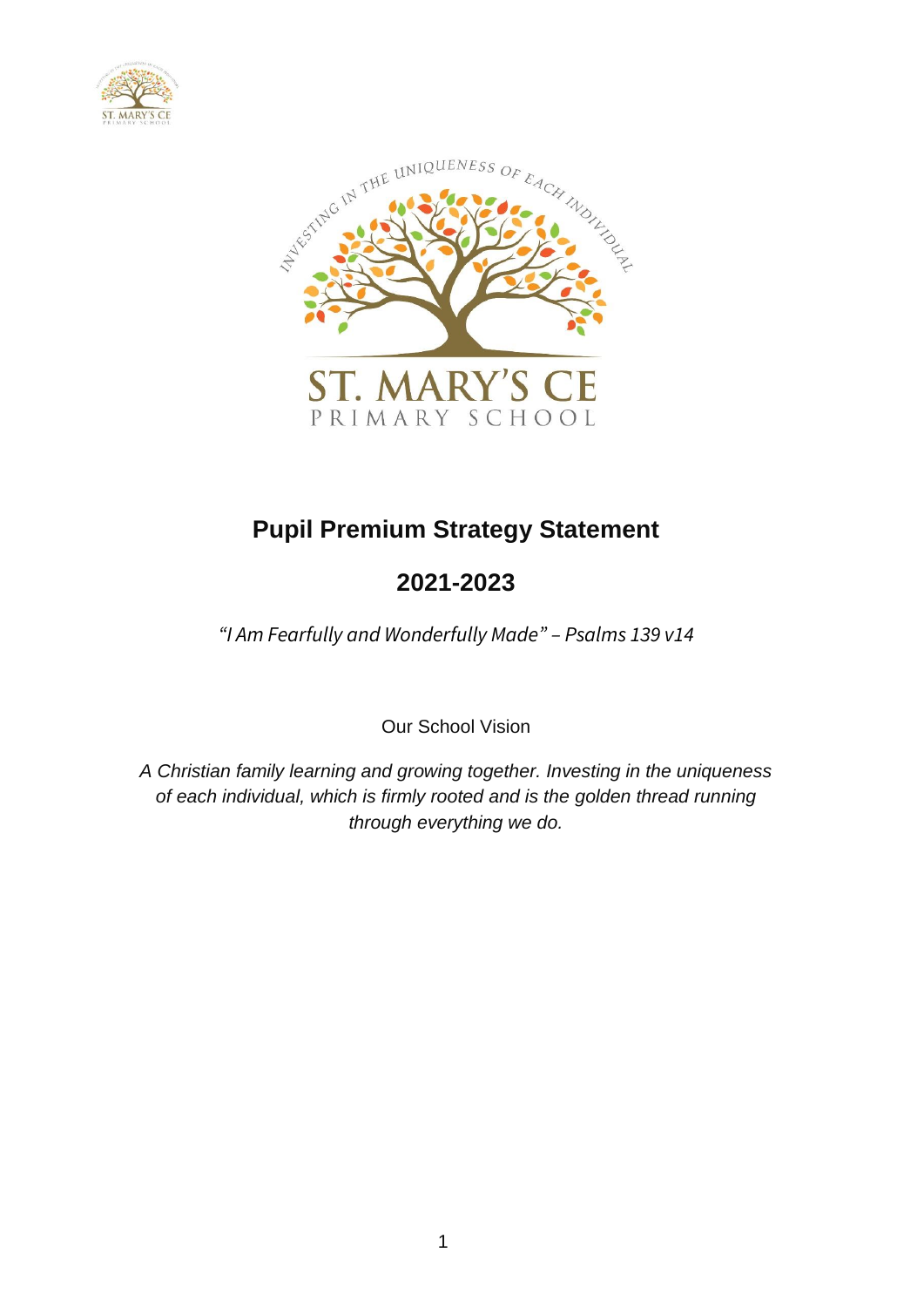

## **Pupil premium strategy statement**

This statement details our school's use of pupil premium (and recovery premium for the 2021 to 2022 academic year) funding to help improve the attainment of our disadvantaged pupils.

It outlines our pupil premium strategy, how we intend to spend the funding in this academic year and the effect that last year's spending of pupil premium had within our school.

#### **School overview**

| <b>Detail</b>                                                              | Data                  |
|----------------------------------------------------------------------------|-----------------------|
| School name                                                                | St. Mary's CE Primary |
| Number of pupils in school                                                 | 108 (including N)     |
| Proportion (%) of pupil premium eligible pupils                            | 7%                    |
| Academic year/years that our current pupil premium<br>strategy plan covers | 2021-2023             |
| Date this statement was published                                          | October 2021          |
| Date on which it will be reviewed                                          | October 2022          |
| Statement authorised by                                                    | Mr. K. Hissitt        |
| Pupil premium lead                                                         | M Piper               |
| Governor / Trustee lead                                                    | Mrs. C. Burnell       |

#### **Funding overview**

| <b>Detail</b>                                                                                                                                                              | <b>Amount</b> |
|----------------------------------------------------------------------------------------------------------------------------------------------------------------------------|---------------|
| Pupil premium funding allocation this academic year                                                                                                                        | £8,070        |
| Recovery premium funding allocation this academic year                                                                                                                     | £2,000        |
| Pupil premium funding carried forward from previous<br>years (enter £0 if not applicable)                                                                                  | £0            |
| Total budget for this academic year<br>If your school is an academy in a trust that pools this<br>funding, state the amount available to your school this<br>academic year | £10,070       |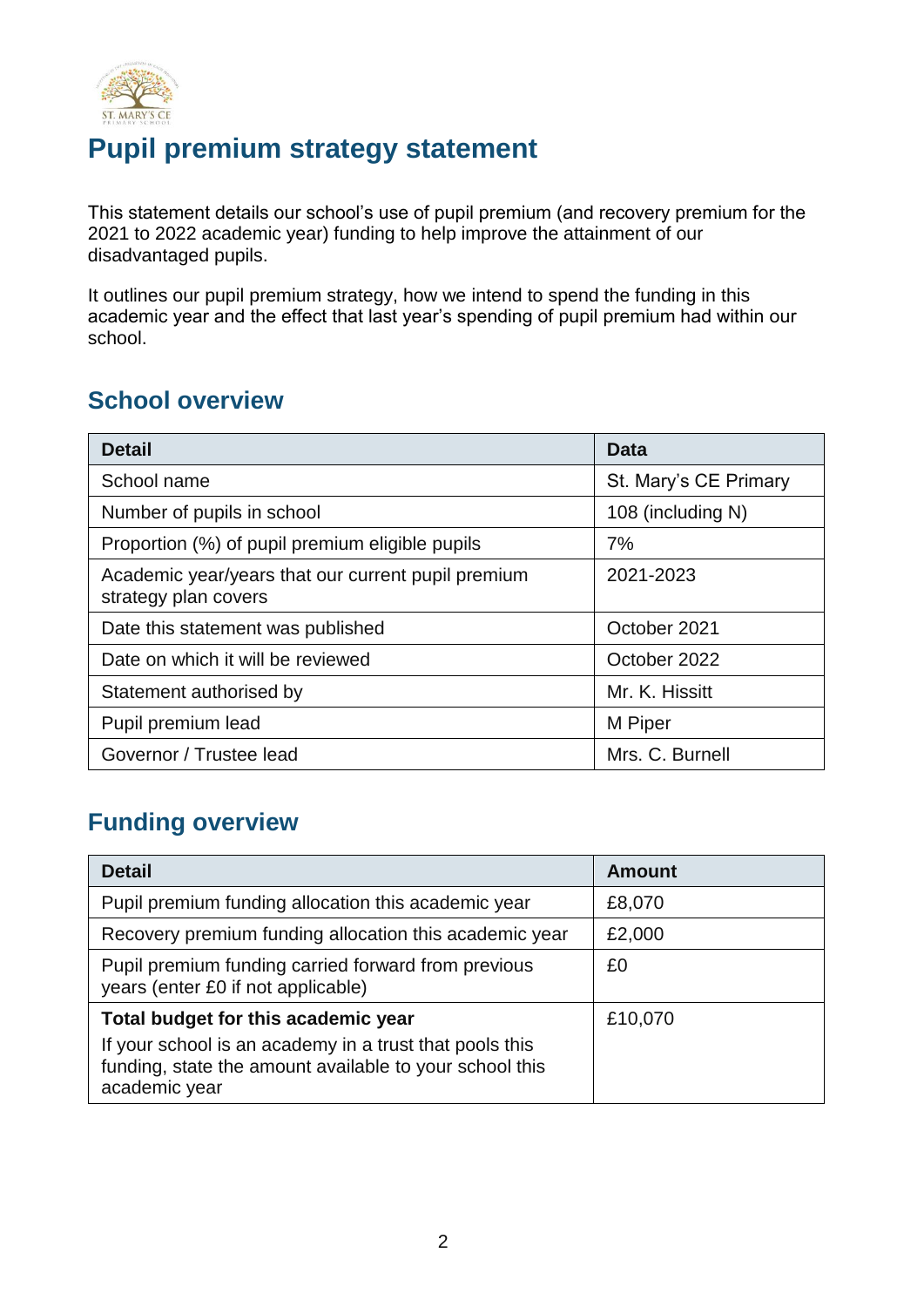

# **Part A: Pupil Premium Strategy Plan**

#### **Statement of intent**

At St. Mary's Church of England Primary School, we are committed to removing barriers to every child's learning and progress. Pupil Premium is 'additional funding' allocated to the above pupils with the aim of supporting and closing the attainment gap between these pupils and their peers locally and nationally. At St. Mary's, we do not confuse eligibility for the pupil premium with low ability. We believe we are all fearfully and wonderfully made and as such each individual regardless of their background should have access to the very best education, experiences and support to be able to achieve their full potential.

When making decisions about using Pupil Premium funding, it is important to consider the context of our school and the subsequent challenges we face. Research conducted by EEF is used to support our decisions around the effectiveness and impact of different strategies and their value for money.

We invest in the uniqueness of each individual. There can be barriers to learning for disadvantaged children at St. Mary's. We aim to identify these barriers and remove them for all children to flourish. Some of the potential barriers identified by school include: Communication and language skills, emotional and mental health problems, lack of aspiration. Another key barrier we aim to remove is ensuring there are no financial or social barriers to a child's full participation in school life.

Our priority is to identify and remove these barriers so all children can attain, make progress and achieve the same as their non-disadvantaged peers.

In order to ensure these children are successful at school, their individual barriers to learning are identified and their progress is closely tracked to ensure they continue to make progress throughout their time at St. Mary's.

#### **Our Aims**

- Raising Achievement We want all our children to achieve and aim to make a difference to our Pupil Premium children.
- Emotional Wellbeing We want all our children to know how to support themselves and each other emotionally and where they can go to for help and support if they need it.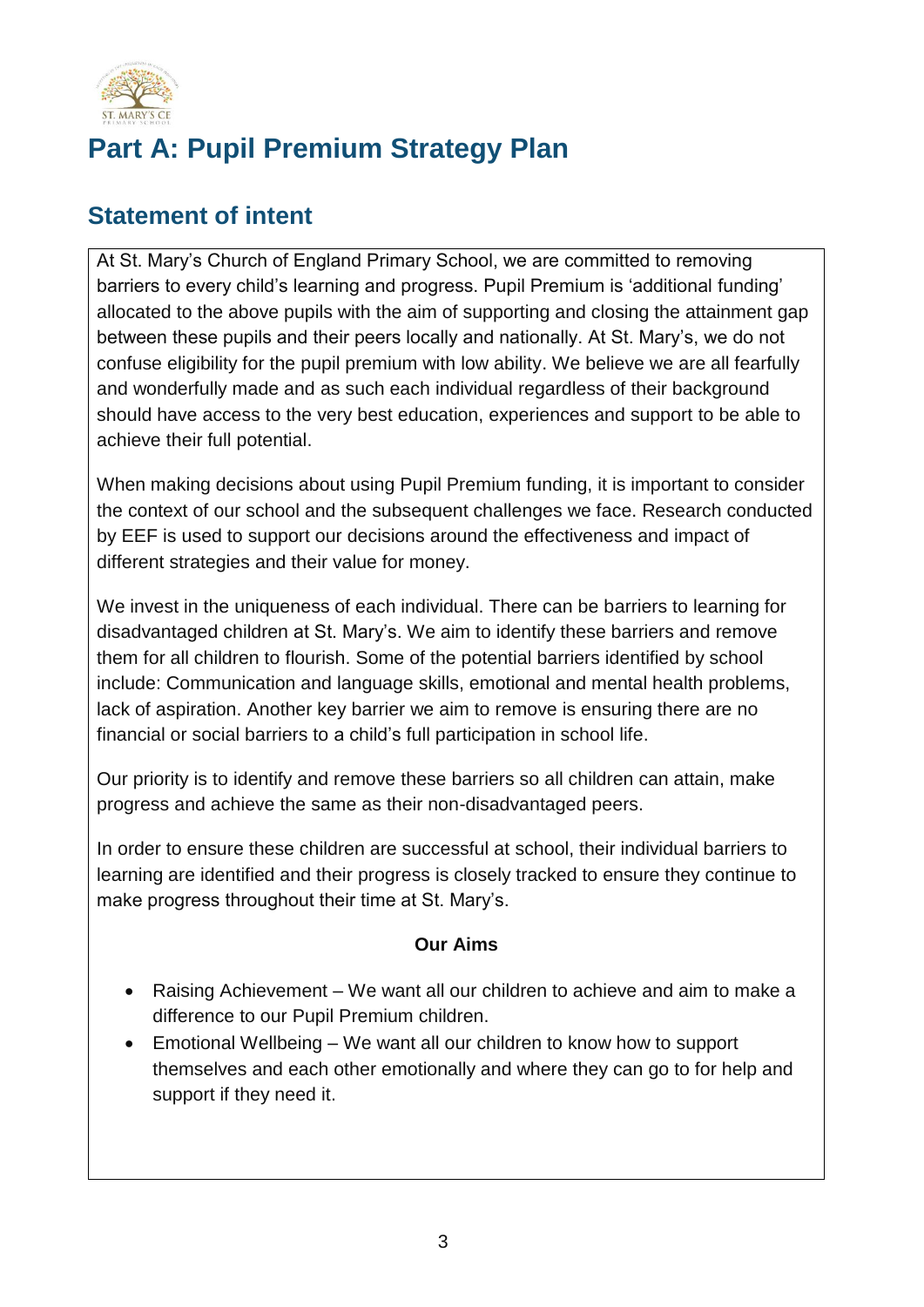

#### **Our Strategies**

- To provide quality first teaching in order to continue improving the attainment and successes of all children and to close the gap between groups.
- To promote and provide opportunities for emotional well-being of our children and to ensure that they are fully supported and prepared to achieve their potential.
- To provide bespoke, high quality support for each child.
- To focus on developing and improving reading skills in terms of fluency, phonological awareness and instil a love of reading.
- To develop and improve speech and communication skills of the EY and KS1 children.
- To work closely with our families by further developing parental engagement and offering appropriate and effective support.

## **Challenges**

This details the key challenges to achievement that we have identified among our disadvantaged pupils.

| <b>Challenge</b><br>number | <b>Detail of challenge</b>                               |
|----------------------------|----------------------------------------------------------|
|                            | Ensuring children make at least expected progress in RWM |
|                            | Quality of reading resources the children have access to |
|                            | Well-being needs need to be supported                    |
|                            | Develop Oral Language in the EY                          |

#### **Intended outcomes**

This explains the outcomes we are aiming for **by the end of our current strategy plan**, and how we will measure whether they have been achieved.

| <b>Intended outcome</b>                                                    | <b>Success criteria</b>                                                               |
|----------------------------------------------------------------------------|---------------------------------------------------------------------------------------|
| 1. Progress and attainment in RWM to<br>be reduced in comparison to non PP | Children achieve at least National<br>$\bullet$<br>Expectation in RWM.                |
| children.                                                                  | Children make more than expected<br>progress to close the gap in their<br>attainment. |
|                                                                            | Children pass the Phonics Screen Check                                                |
| 2. Pupil Premium Children will make at<br>least good progress in reading.  | Parents more engaged in their child's<br>$\bullet$<br>learning                        |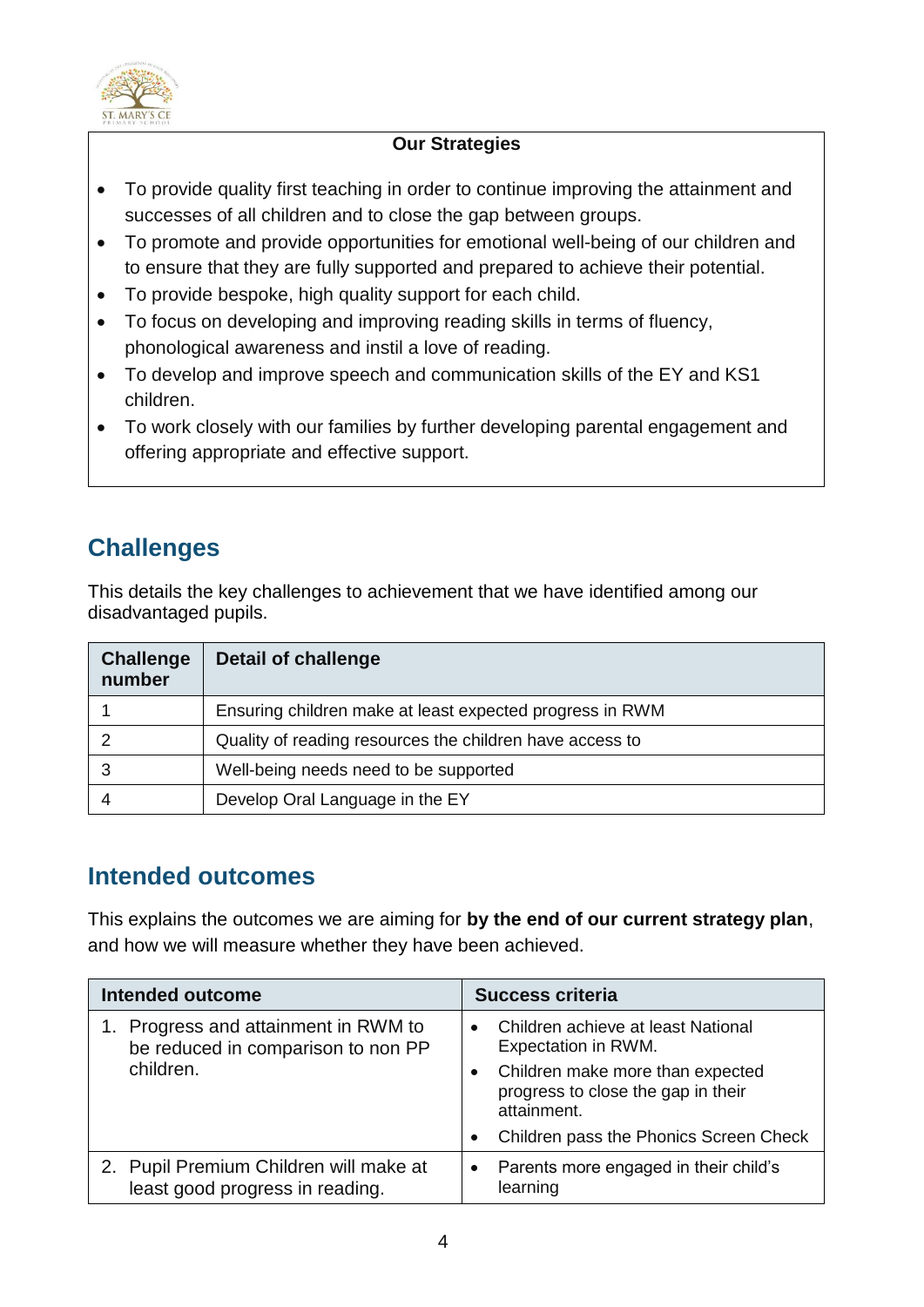

|                                                                  | PP children will develop a love and<br>$\bullet$<br>passion for reading.                                |
|------------------------------------------------------------------|---------------------------------------------------------------------------------------------------------|
|                                                                  | PP children will be regularly heard read<br>$\bullet$<br>by an adult at home and an adult in<br>school. |
|                                                                  | PP families will be encouraged to attend<br>$\bullet$<br>reading events in school.                      |
|                                                                  | Regular support for families.<br>$\bullet$                                                              |
| Emotional wellbeing and metal health are<br>3.                   | Children's needs are supported in school<br>$\bullet$                                                   |
| a priority for our PP children.                                  | All children have access to support with<br><b>Mental Health Lead</b>                                   |
|                                                                  | Children can take part in mindfulness<br>and reflection activities.                                     |
|                                                                  | All children and their families are well<br>supported and feel confident to ask for<br>help.            |
| Develop Oral Language in the EY so<br>4.<br>children achieve ELG | Children are assessed and targeted for<br>$\bullet$<br>support.                                         |
|                                                                  | Children catch up quickly if they are<br>behind                                                         |
|                                                                  | Good practise from the training and<br>interventions is embedded in quality first<br>teaching.          |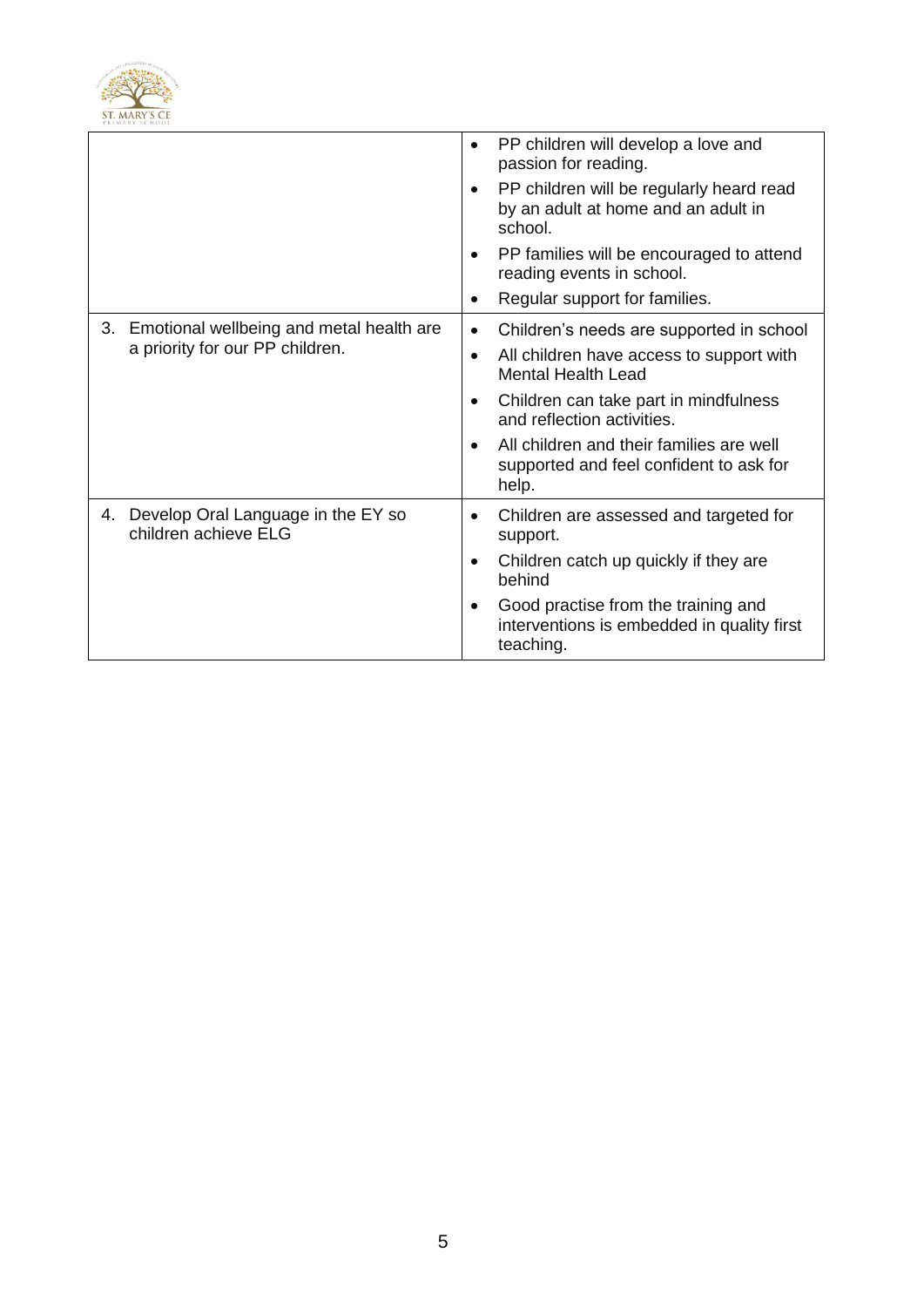

#### **Activity in this academic year**

This details how we intend to spend our pupil premium (and recovery premium funding) **this academic year** to address the challenges listed above.

#### **Teaching (for example, CPD, recruitment and retention)**

Budgeted cost: £ *3000*

| <b>Activity</b>                                                                  | <b>Evidence that supports this</b><br>approach                                                                                                                                                                                                                                                                                                                                | <b>Challenge</b><br>number(s)<br>addressed |
|----------------------------------------------------------------------------------|-------------------------------------------------------------------------------------------------------------------------------------------------------------------------------------------------------------------------------------------------------------------------------------------------------------------------------------------------------------------------------|--------------------------------------------|
| Purchase of new books<br>to supplement Phonics<br><b>Bug Scheme</b>              | $EEF + 5$<br>Phonics has a positive impact over all<br>(5+ months) with very extensive<br>evidence and is an important<br>component in the development of early<br>reading skills, particularly for children<br>from disadvantaged backgrounds.                                                                                                                               | 1, 2                                       |
| <b>Homework</b>                                                                  | $EEF + 5$<br>Our homework reinforces the work done<br>in class and offers lots of opportunities<br>for parental engagement.                                                                                                                                                                                                                                                   | 1, 2                                       |
| Feedback - CPD and<br>resources to improve<br>feedback practises to<br>children. | $EEF + 6$<br>Feedback redirects or refocuses the<br>learner's actions to achieve a goal, by<br>aligning effort and activity with an<br>outcome. It can be about the output or<br>outcome of the task the process of the<br>task the student's management of their<br>learning or self-regulation, or about<br>them as individuals (which tends to be<br>the least effective). | 1, 2                                       |

#### **Targeted academic support (for example, tutoring, one-to-one support structured interventions)**

Budgeted cost: £4000

| <b>Activity</b> | <b>Evidence that supports this</b><br>approach                                                   | <b>Challenge</b><br>number(s)<br>addressed |
|-----------------|--------------------------------------------------------------------------------------------------|--------------------------------------------|
| 1:1 tuition     | $EEF + 5$<br>On average, one to one tuition is very<br>effective at improving pupil outcomes. It | 1, 2                                       |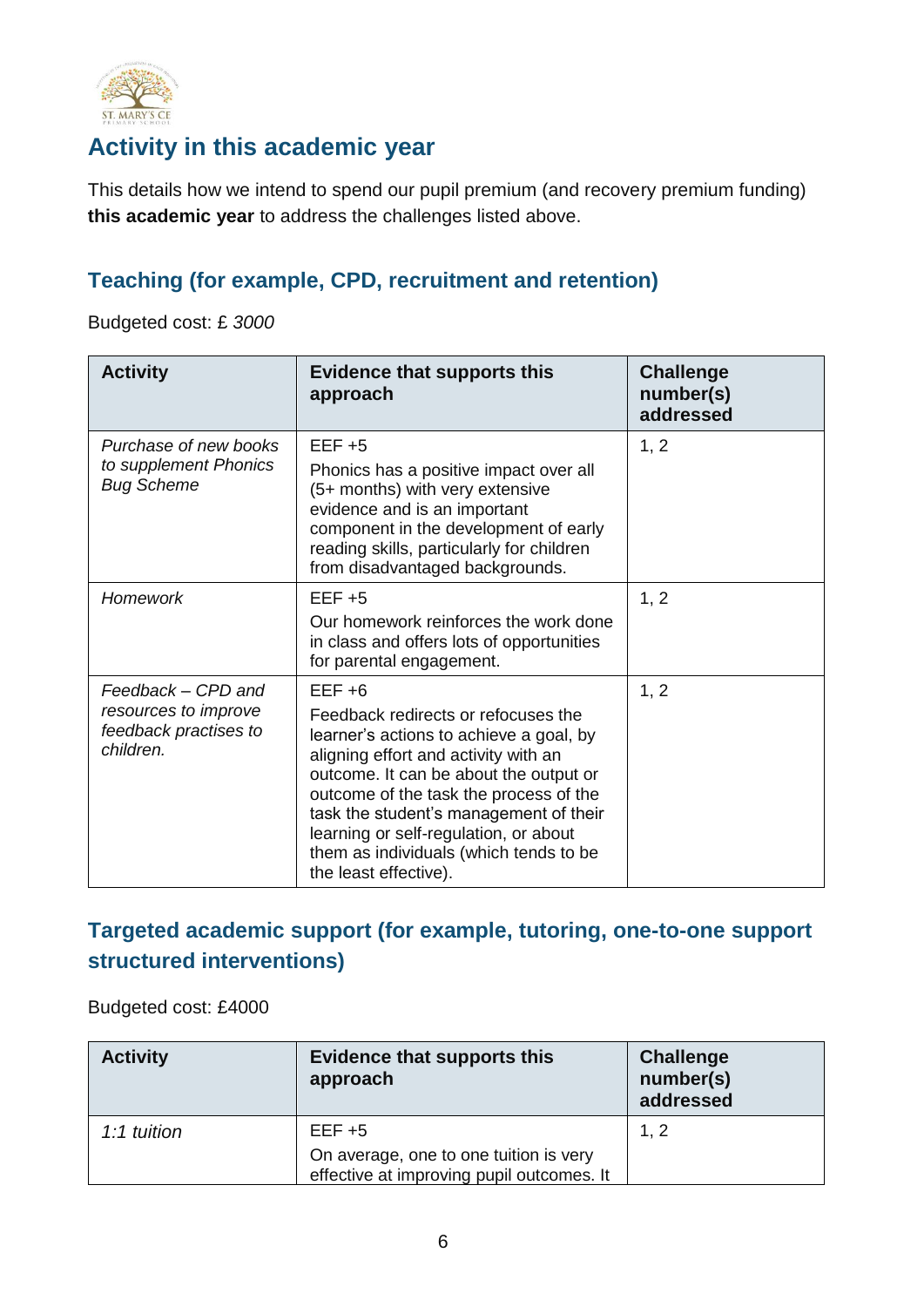

|                                                                                                      | will provide targeted support for<br>identified pupils                                                                                                                                                                                                                                                                               |      |
|------------------------------------------------------------------------------------------------------|--------------------------------------------------------------------------------------------------------------------------------------------------------------------------------------------------------------------------------------------------------------------------------------------------------------------------------------|------|
| Interventions                                                                                        | $EEF +4$<br>Targeted deployment, where teaching<br>assistants are trained to deliver an<br>intervention to small groups or<br>individuals has a higher impact.                                                                                                                                                                       | 1, 2 |
| Oral Language<br>Interventions $(FY)$ –<br>Resources to support<br>implementation of<br>intervention | $EEF + 6$<br>Oral language interventions are based<br>on the idea that comprehension and<br>reading skills benefit from explicit<br>discussion of either content or<br>processes of learning, or both, oral<br>language interventions aim to support<br>learners' use of vocabulary, articulation<br>of ideas and spoken expression. | 4    |

#### **Wider strategies (for example, related to attendance, behaviour, wellbeing)**

Budgeted cost: £ 3070

| <b>Activity</b>                                                                                             | <b>Evidence that supports this</b><br>approach                                                                                                                                                                                                                                                       | <b>Challenge</b><br>number(s)<br>addressed |
|-------------------------------------------------------------------------------------------------------------|------------------------------------------------------------------------------------------------------------------------------------------------------------------------------------------------------------------------------------------------------------------------------------------------------|--------------------------------------------|
| Continue to increase<br>parental engagement in<br>school.                                                   | $EEF +4$<br>Parental engagement has a positive<br>impact on average, 4 months' additional<br>progress. E.g. encouraging parents to<br>support their children with reading or<br>homework, involvement of parents in<br>their children's learning activities after<br>the pandemic restrictions ease. | 1, 2, 3                                    |
| Children and parents to<br>access emotional,<br>wellbeing support from<br>lead member of staff in<br>school | $EEF +4$<br>Social and emotional learning (SEL)<br>interventions seek to improve pupils'<br>decision-making skills, interaction with<br>others and their self-management of<br>emotions, rather than focusing directly<br>on the academic or cognitive elements<br>of learning.                      | 1, 2, 3                                    |

## **Total budgeted cost: £** *10,070*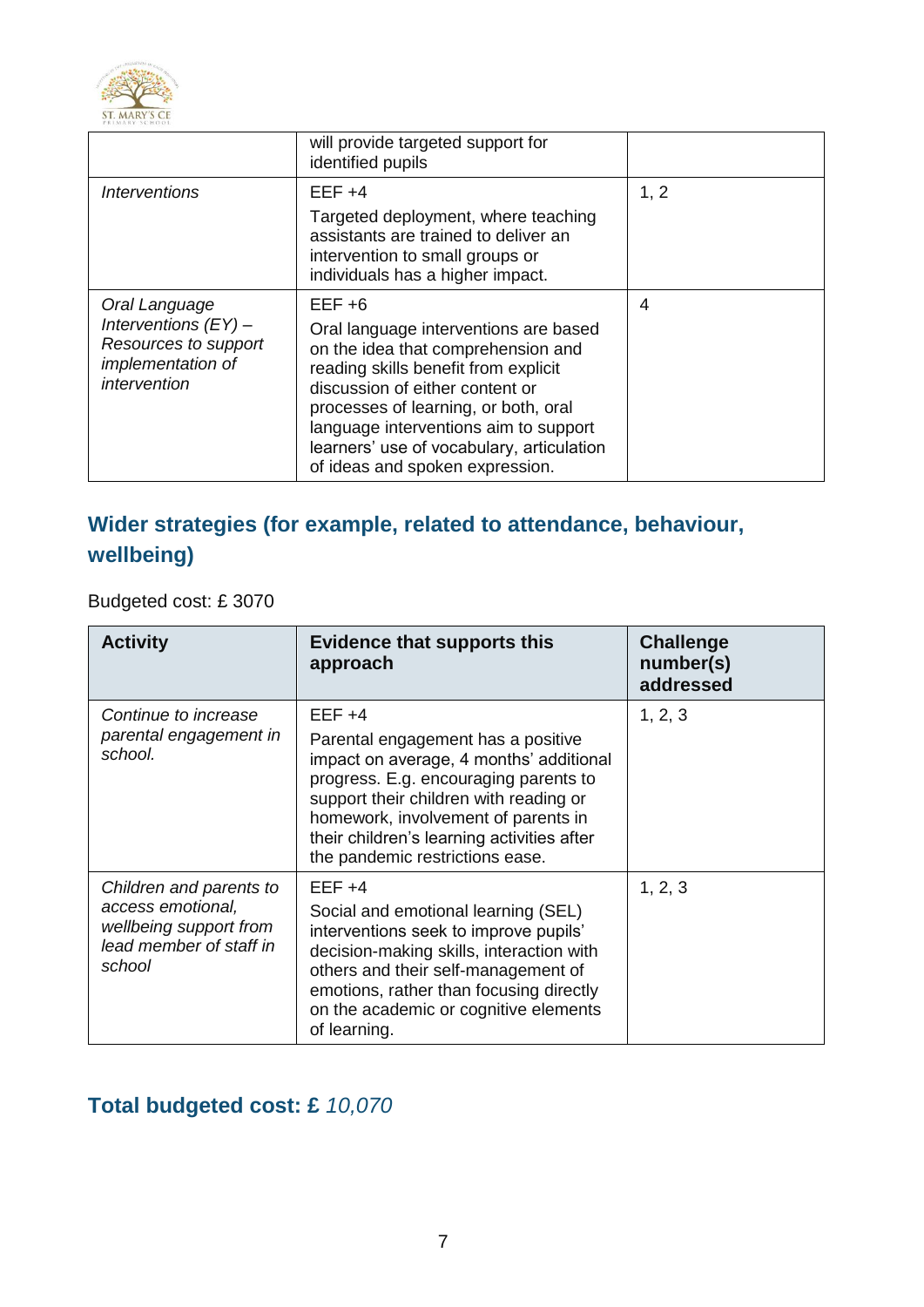

# **Part B: Review of outcomes in the previous academic year**

#### **Pupil premium strategy outcomes**

This details the impact that our pupil premium activity had on pupils in the 2020 to 2021 academic year.

#### **Pupil Premium Expenditure 2020-21**

The school will receive approximately £9,221 including funding for LAC.

| Provision                                                                                   | Intended Impact                                                                                                                                            | Personnel Involved                                         | Time<br>Scale                       | Cost  | Impact                                                                                                                                                                           |
|---------------------------------------------------------------------------------------------|------------------------------------------------------------------------------------------------------------------------------------------------------------|------------------------------------------------------------|-------------------------------------|-------|----------------------------------------------------------------------------------------------------------------------------------------------------------------------------------|
| One morning per<br>fortnight SENCo<br>time to support PP<br>children in school              | To accelerate<br>progress in reading<br>and writing so that<br>the children achieve<br>at least ARE by the<br>end of KS2.                                  | <b>SENCo</b>                                               | Sept<br>2020 to<br>March<br>2021    | £1528 | Due to COVID<br>restrictions and<br>school closures this<br>time was increased.<br>Personal welfare calls<br>were made<br>throughout to ensure<br>the safety of the<br>children. |
| Financial<br>contribution to SJM<br>assessments                                             | To ensure that<br>children specific<br>needs are met so<br>that they make<br>accelerated progress<br>in writing                                            | HT to arrange                                              | Sept<br>2020 to<br><b>July 2021</b> | £400  | Support and targets<br>have been<br>significantly beneficial<br>to further support the<br>smooth transition of<br>our vulnerable<br>children into<br>secondary school.           |
| HLTA support for<br>Y3,4,5 children to<br>support<br>interventions<br>Reciprocal<br>Reading | To ensure that the<br>children are fully<br>equipped with the<br>basic skills required<br>for their age group,<br>narrowing the gap<br>with the peer group | SENCo to oversee<br>work to ensure the<br>gap is narrowed. | Sept<br>2020 to<br><b>July 2021</b> | £3912 | These SEN children<br>have made<br>accelerated progress<br>with their reading. All<br>have made increases<br>in their reading ages.                                              |
| Further resources<br>to support<br>intervention work.                                       | Children make<br>accelerated progress<br>with intervention.<br>Renew S&S work<br>books.                                                                    | SENCo and all staff                                        | Sept 20-<br>April 21                | £319  | S&S spelling books<br>used for interventions<br>contributed to the<br>vulnerable children<br>achieving ARE.                                                                      |